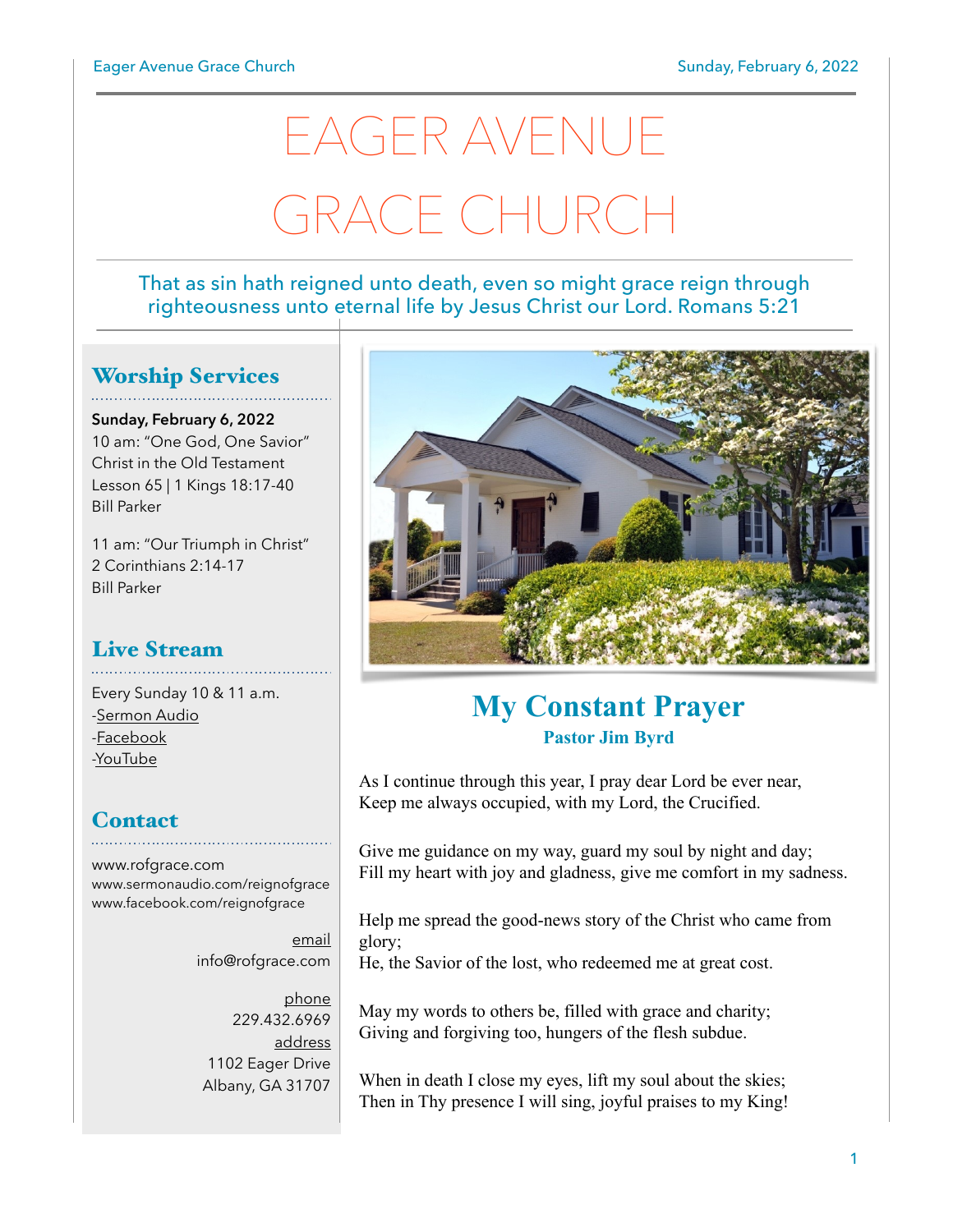### The Great Change Within

 Before a sinner is born again by the Holy Spirit, he consists of nothing but fallen human nature and void of spiritual life. He is spiritually dead and nothing but sinful flesh with all the darkness, desires, aspirations, and motives of sin. He cannot bear or bring forth anything spiritual, for *"that which is born of the flesh is flesh" (John 3:6)*. There is nothing about him, in him, or from him that God accepts. However, *"that which is born of the Spirit is spirit" (John 3:6)*. When one of God's elect is born again by the Spirit, he is given new, spiritual life, which he did not have before. Spiritual life is the work of God the Holy Spirit. It comes from the Lord Jesus Christ on the ground of HIS obedience unto death to redeem us from sin and produce righteousness for us. The sinner born again by the Spirit is literally resurrected from the dead. This new spiritual life consists of all the light, desires, aspirations, and motives of true godliness. The spiritual man can now bear and bring forth the fruit of God's power and grace in Christ, all to the praise of the glory of God's grace. He now has a warfare within himself because of the power, influence, and contamination of remaining sinful flesh, but he is now dominated in his tenor of life by the Holy Spirit and the spiritual life within through which Christ lives and works to bring forth fruit unto God. People seek to describe and define this great change in many different ways. Some do not go far enough, and some go too far, but the fact is this – It is a change brought about, not by the sinner's will or efforts, but by the will and power of Almighty God *(John 1:11-13)*. It is known by its effects, mainly in driving the regenerated sinner to believe, rest in, and follow the Lord Jesus Christ as his only hope of salvation, repent of dead works and idolatry, and perseverance in the faith by the grace and power of God. —Pastor Bill Parker

#### Sanctified

 Believers are sanctified through the one offering of Christ. They are holy brethren, partakers of the heavenly calling, sanctified through the offering of the body of Christ, once for all. This is the foundation of their conformity to God; and the more they are under the teaching of the Spirit, the more they know of the things that are freely given to them of God. The more they are renewed in the spirit of their mind, and the better they understand that they are complete in Christ, and that He is made of God unto them wisdom, righteousness, sanctification, and redemption. – James Haldane

This will be sound religion – To rest all upon the everlasting mountains of God's love and grace in Christ, to live continually in the sight of Christ's infinite righteousness and merits. These things are sanctifying. Without them the heart is carnal, and in those sights to see the full vileness, yet littleness of sin (in comparison to Christ's righteousness), and to see all pardoned; in those sights to pray, hear, and so forth, seeing your polluted self, and all your weak performances, accepted continually; in those sights to trample upon all your self-glories, self-righteousness, privileges, as abominable, and be found continually in the righteousness of Christ only, rejoicing in the ruins of your own righteousness, the spoiling of all your own excellencies, that Christ alone, as Mediator, may be exalted in His throne. Mourn over all your duties however glorious, that you have not performed in the sight and sense of Christ's love. Without the blood of Christ on your conscience, all is dead service (Heb. 9:14).

—Thomas Wilcox